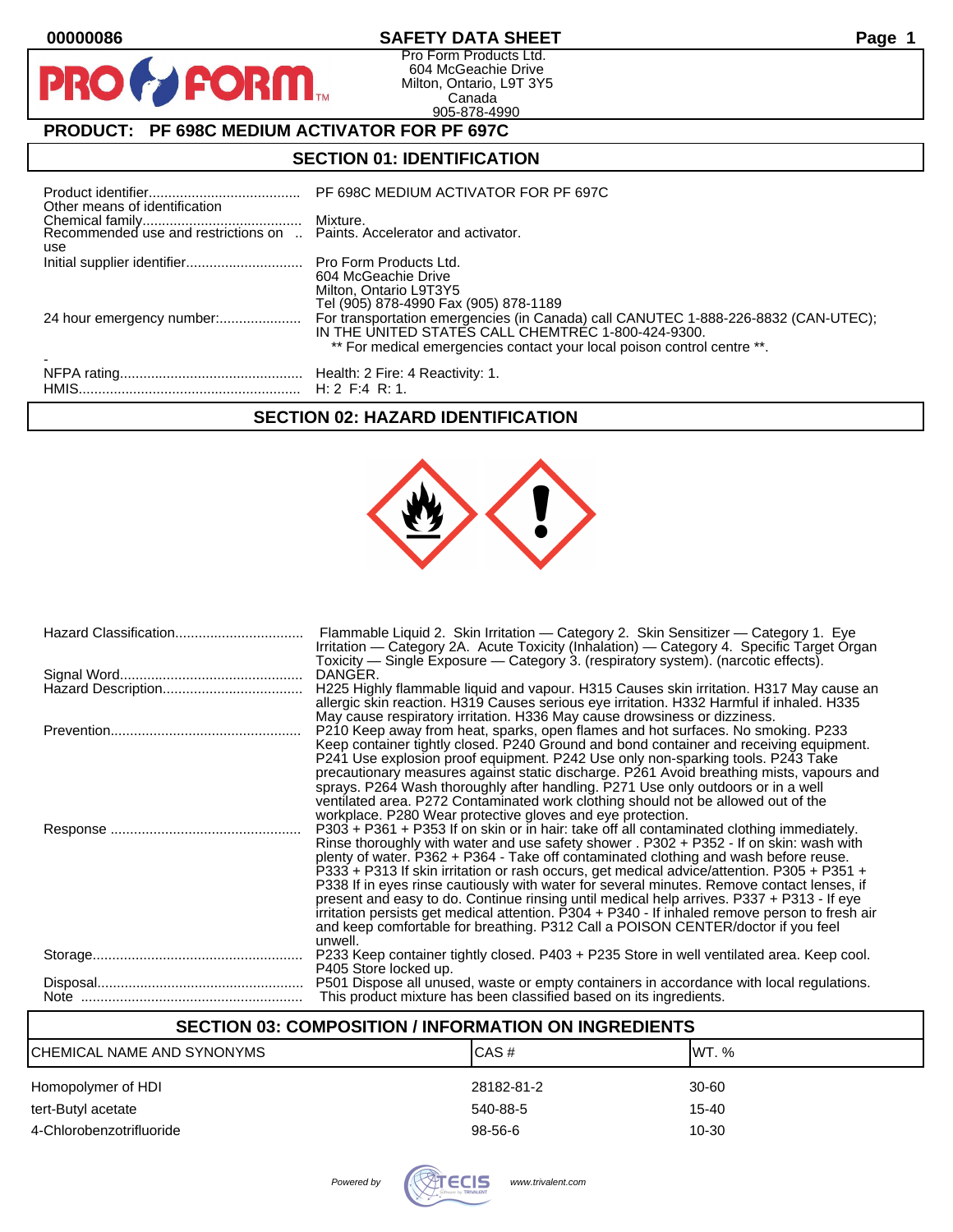#### **SECTION 03: COMPOSITION / INFORMATION ON INGREDIENTS**

<<The actual concentration(s) withheld as a trade secret>> .

#### **SECTION 04: FIRST-AID MEASURES**

|                                                                  | Remove all contaminated clothing and immediately wash the exposed areas with copious<br>amounts of water for a minimum of 30 minutes or up to 60 minutes for critical body areas. If                                                                                 |
|------------------------------------------------------------------|----------------------------------------------------------------------------------------------------------------------------------------------------------------------------------------------------------------------------------------------------------------------|
|                                                                  | irritation persists, seek medical attention.<br>In case of contact, immediately flush eyes, keeping eyelids open, with plenty of water for at<br>least 15 minutes. Obtain medical attention.                                                                         |
|                                                                  | If inhaled, remove to fresh air. If not breathing, give artificial respiration. If breathing is                                                                                                                                                                      |
|                                                                  | difficult, give oxygen, obtain medical attention.<br>If ingestion is suspected, contact physician or poison control center immediately. If                                                                                                                           |
|                                                                  | spontaneous vomiting occurs have victim lean forward with head down to prevent<br>aspiration of fluid into the lungs. Never give anything by mouth to an unconscious person.<br>Harmful if swallowed, in contact with skin or if inhaled. Causes severe skin and eye |
| Most important symptoms and effects,<br>whether acute or delayed | irritation. Can cause skin sensitization. Vapors have a narcotic effect and may cause<br>headache, fatigue, dizziness and nausea. May cause respiratory irritation.                                                                                                  |
|                                                                  | Treat victims symptomatically. In the event of an incident involving this product ensure that<br>medical authorities are provided a copy of this safety data sheet.                                                                                                  |

#### **SECTION 05: FIRE-FIGHTING MEASURES**

Suitable and unsuitable extinguishing ..... "Alcohol" foam, CO2, dry chemical. Do not use water in a jet. During a fire, isocyanate

media vapors and other irritating, highly toxic gases may be generated by thermal decomposition or combustion. Use cold water spray to cool exposed containers to minimize risk of rupture. Specific hazards arising from the ............. Thermal decomposition products are toxic. May include:. Oxides of carbon (CO, CO2). hazardous product, such as the nature of Hydrogen cyanide. Oxides of nitrogen. Dense black smoke. Thermal decomposition may any hazardous combustion products release isocyanate vapors. Under hot acidic conditions:. Isobutylene. Acetic acid. Special protective equipment and ............ Firefighter should be equipped with self-contained breathing apparatus and full protective precautions for fire-fighters clothing to protect against potentially toxic and irritating fumes. Solvent vapours may be heavier than air and may build up and travel along the ground to an ignition source, which may result in a flash back to the source of the vapours. Cool fire-exposed containers with cold water spray. Heat will cause pressure buildup and may cause explosive rupture.

#### **SECTION 06: ACCIDENTAL RELEASE MEASURES**

| Personal precautions, protective<br>equipment and emergency procedures | No action shall be taken involving any personal risk or without suitable training. Isolate area<br>and keep unauthorized people away. Do not walk through spilled material. Wear<br>recommended protective equipment. Ventilate. Open windows and doors to allow air<br>circulation. Dike area to prevent spreading. The use of absorbent socks or spill pillows may be required. Stop leak if safe to do so. Prevent runoff into drains, sewers, and other<br>waterways. Take precautions against static discharge. Equipment should be grounded.                                                                                                                                                                                                                                      |
|------------------------------------------------------------------------|-----------------------------------------------------------------------------------------------------------------------------------------------------------------------------------------------------------------------------------------------------------------------------------------------------------------------------------------------------------------------------------------------------------------------------------------------------------------------------------------------------------------------------------------------------------------------------------------------------------------------------------------------------------------------------------------------------------------------------------------------------------------------------------------|
| Methods and materials for containment<br>and cleaning up               |                                                                                                                                                                                                                                                                                                                                                                                                                                                                                                                                                                                                                                                                                                                                                                                         |
|                                                                        | Ventilate. Eliminate all sources of ignition. Evacuate all non-essential personnel. Avoid all personal contact. Contain the spill. Prevent runoff into drains, sewers, and other<br>waterways. Absorb with earth, sand, or another dry inert material. Shovel into suitable<br>unsealed containers, transport to well-ventilated area (outside) and treat with neutralizing<br>solution: mixture of water (80%) with non-ionic surfactant Tergitol TMN-10 (20%); or water (90%), concentrated ammonia (3-8%) and detergent (2%). Allow to stand uncovered for 72<br>hours to let carbon dioxide escape. Spilled material and water rinses are classified as<br>chemical waste, and must be disposed of in accordance with current local, provincial, state,<br>and federal regulations. |

#### **SECTION 07: HANDLING AND STORAGE**

| Precautions for safe handling                                   | Keep away from heat, sparks, and open flame. Always adopt precautionary measures<br>against build-up of static which may arise from appliances, handling and the containers in<br>which product is packed. Prevent accumulation of electrostatic charges. Ground handling<br>equipment. Avoid all skin contact and ventilate adequately, otherwise wear an appropriate<br>breathing apparatus. Avoid breathing vapours or mist. Individuals with lung or breathing<br>problems or prior allergic reactions to isocyanates must not be exposed vapour or spray<br>mist. Handle and open container with care. Employees should wash hands and face before<br>eating or drinking. |
|-----------------------------------------------------------------|--------------------------------------------------------------------------------------------------------------------------------------------------------------------------------------------------------------------------------------------------------------------------------------------------------------------------------------------------------------------------------------------------------------------------------------------------------------------------------------------------------------------------------------------------------------------------------------------------------------------------------------------------------------------------------|
| Conditions for safe storage, including any<br>incompatibilities | Keep away from heat, sparks, and open flames. Keep container closed when not in use.<br>Store away from oxidizing and reducing materials. Store away from sunlight. Avoid contact<br>with moisture. Attacks some types of rubber, plastics and coatings. Do not store above 40<br>deg c.                                                                                                                                                                                                                                                                                                                                                                                       |

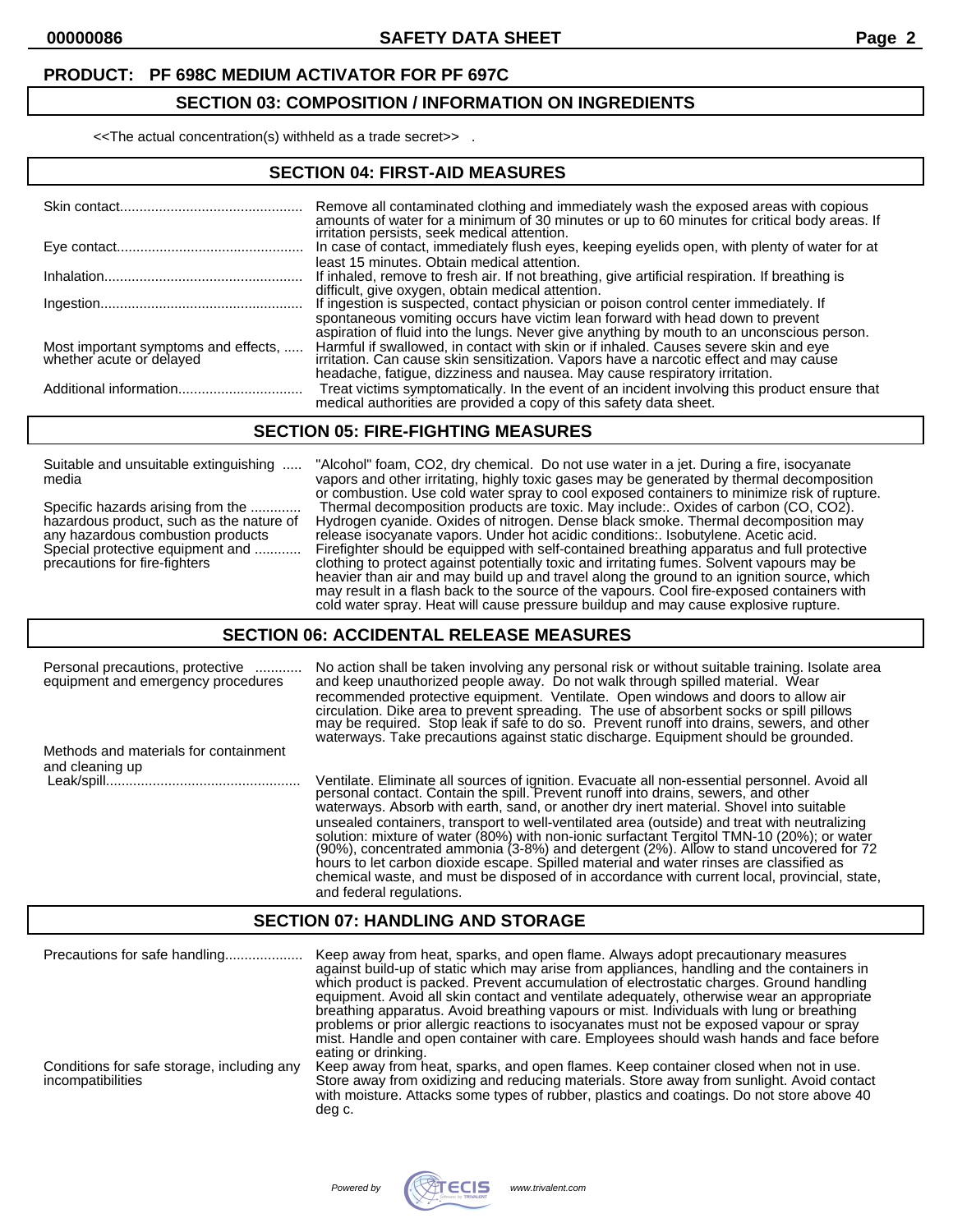## **SECTION 08: EXPOSURE CONTROLS / PERSONAL PROTECTION**

| INGREDIENTS                                                                                                                                                    | <b>TWA</b>      | <b>ACGIHTLV</b><br><b>STEL</b>                             | PEL             | <b>OSHA PEL</b><br><b>STEL</b>                                                                                                                                                                                                                                                                                                                                                                                                                                                                                                            | <b>NIOSH</b><br><b>REL</b> |
|----------------------------------------------------------------------------------------------------------------------------------------------------------------|-----------------|------------------------------------------------------------|-----------------|-------------------------------------------------------------------------------------------------------------------------------------------------------------------------------------------------------------------------------------------------------------------------------------------------------------------------------------------------------------------------------------------------------------------------------------------------------------------------------------------------------------------------------------------|----------------------------|
| Homopolymer of HDI                                                                                                                                             | $5$ mg/m $3$    | Not established                                            | $5$ mg/m $3$    | Not established                                                                                                                                                                                                                                                                                                                                                                                                                                                                                                                           | $5$ mg/m $3$               |
| tert-Butyl acetate                                                                                                                                             | $200$ ppm       | Not established                                            | $200$ ppm       | Not established                                                                                                                                                                                                                                                                                                                                                                                                                                                                                                                           | $200$ ppm                  |
| 4-Chlorobenzotrifluoride                                                                                                                                       | Not established | Not established                                            | Not established | Not established                                                                                                                                                                                                                                                                                                                                                                                                                                                                                                                           | Not established            |
| Appropriate engineering controls                                                                                                                               |                 | adequate ventilation. Explosion-proof exhaust ventilation. |                 | Provide natural or mechanical ventilation to control exposure levels below airborne<br>exposure limits. Local mechanical exhaust ventilation should be used at sources of air<br>contamination, such as open process equipment, or during purging operations, to capture<br>gases and fumes that may be emitted. Standard reference sources regarding industrial<br>ventilation (ie. ACGIH industrial ventilation) should be consulted for guidance about                                                                                 |                            |
| Personal Protective Equipment                                                                                                                                  |                 | rubber. Contact glove supplier for recommendations.        |                 | Wear skin protection equipment. The selection of skin protection equipment depends on<br>the nature of the work to be performed. The following gloves are recommended :. Butyl                                                                                                                                                                                                                                                                                                                                                            |                            |
|                                                                                                                                                                |                 | exists.                                                    |                 | Liquid chemical goggles. Chemical safety goggles and full faceshield if a splash hazard                                                                                                                                                                                                                                                                                                                                                                                                                                                   |                            |
|                                                                                                                                                                |                 |                                                            |                 | Local exhaust ventilation is recommended. Wear an appropriate, properly fitted respirator<br>when contaminant levels exceed the recommended exposure limits.                                                                                                                                                                                                                                                                                                                                                                              |                            |
|                                                                                                                                                                |                 | Wear adequate protective clothes.                          |                 |                                                                                                                                                                                                                                                                                                                                                                                                                                                                                                                                           |                            |
|                                                                                                                                                                |                 | Safety boots per local regulations.                        |                 |                                                                                                                                                                                                                                                                                                                                                                                                                                                                                                                                           |                            |
| Emergency showers and eye wash stations should be available. Employees should wash<br>their hands and face before eating, drinking, or using tobacco products. |                 |                                                            |                 |                                                                                                                                                                                                                                                                                                                                                                                                                                                                                                                                           |                            |
|                                                                                                                                                                |                 |                                                            |                 | Medical supervision of all employees who handle or come in contact with isocyanates is<br>recommended. These should include preemployment and periodic medical examinations<br>with pulmonary function test (FEC, FVC as a minimum). Persons with asthmatic-type<br>conditions, chronic bronchitis, other chronic respiratory diseases or recurring skin eczema<br>or sensitization should be excluded from working with isocyanates. Once a person is<br>diagnosed as sensitized to an isocyanate, no further exposure can be permitted. |                            |

# **SECTION 09: PHYSICAL AND CHEMICAL PROPERTIES**

| 1.053.<br>8.79.<br>Not available.<br>Not available.<br>Not available.<br>Not available.<br>14 sec. Zahn #2.<br>0.0.<br>0.0. | Appearance/Physical state<br>Odour threshold (ppm)<br>Melting / Freezing point (deg C)<br>Initial boiling point / boiling range (deg C).<br>Flash point (deg C), method<br>Flammability (solids and gases)<br>Upper flammable limit (% vol)<br>Lower flammable limit (% vol)<br>Vapour pressure (mm Hg)<br>Vapour density (air=1)<br>Relative Density (Specific Gravity)<br>Partition coefficient - n-octanol/water<br>Auto ignition temperature (deg C) | Liquid.<br>Light yellow.<br>Solvent odour.<br>Not available.<br>Not applicable.<br>Not available.<br>Not available.<br>4°C. (estimate; lowest flash point ingredient).<br>Not available.<br>Not applicable. Flammable liquid.<br>10.5.<br>0.9.<br>Not available.<br>Not available. |
|-----------------------------------------------------------------------------------------------------------------------------|----------------------------------------------------------------------------------------------------------------------------------------------------------------------------------------------------------------------------------------------------------------------------------------------------------------------------------------------------------------------------------------------------------------------------------------------------------|------------------------------------------------------------------------------------------------------------------------------------------------------------------------------------------------------------------------------------------------------------------------------------|
|-----------------------------------------------------------------------------------------------------------------------------|----------------------------------------------------------------------------------------------------------------------------------------------------------------------------------------------------------------------------------------------------------------------------------------------------------------------------------------------------------------------------------------------------------------------------------------------------------|------------------------------------------------------------------------------------------------------------------------------------------------------------------------------------------------------------------------------------------------------------------------------------|

## **SECTION 10: STABILITY AND REACTIVITY**

|                                                                                                                                      | Contact with moisture, other materials that react with isocyanates, or temperatures above<br>177 C, may cause polymerization.                                                                                                                                                                                                      |
|--------------------------------------------------------------------------------------------------------------------------------------|------------------------------------------------------------------------------------------------------------------------------------------------------------------------------------------------------------------------------------------------------------------------------------------------------------------------------------|
| Possibility of hazardous reactions                                                                                                   | Stable at normal temperatures and pressures.<br>Contact with moisture or other materials that react with isocyanates may cause                                                                                                                                                                                                     |
| Conditions to avoid, including static<br>discharge, shock or vibration<br>Incompatible materails<br>Hazardous decomposition products | polymerization.<br>Keep away from heat. Incompatible with strong oxidizers. Water, amines, strong bases,<br>alcohols. Nitrates. Acids. Copper alloys.<br>Strong oxidizing agents. Amines. Acids. Alkalies. Nitrates. Plastics. Copper alloys. Water.<br>No hazardous decomposition products when stored and handled correctly. See |
|                                                                                                                                      | hazardous combustion products section 5.                                                                                                                                                                                                                                                                                           |

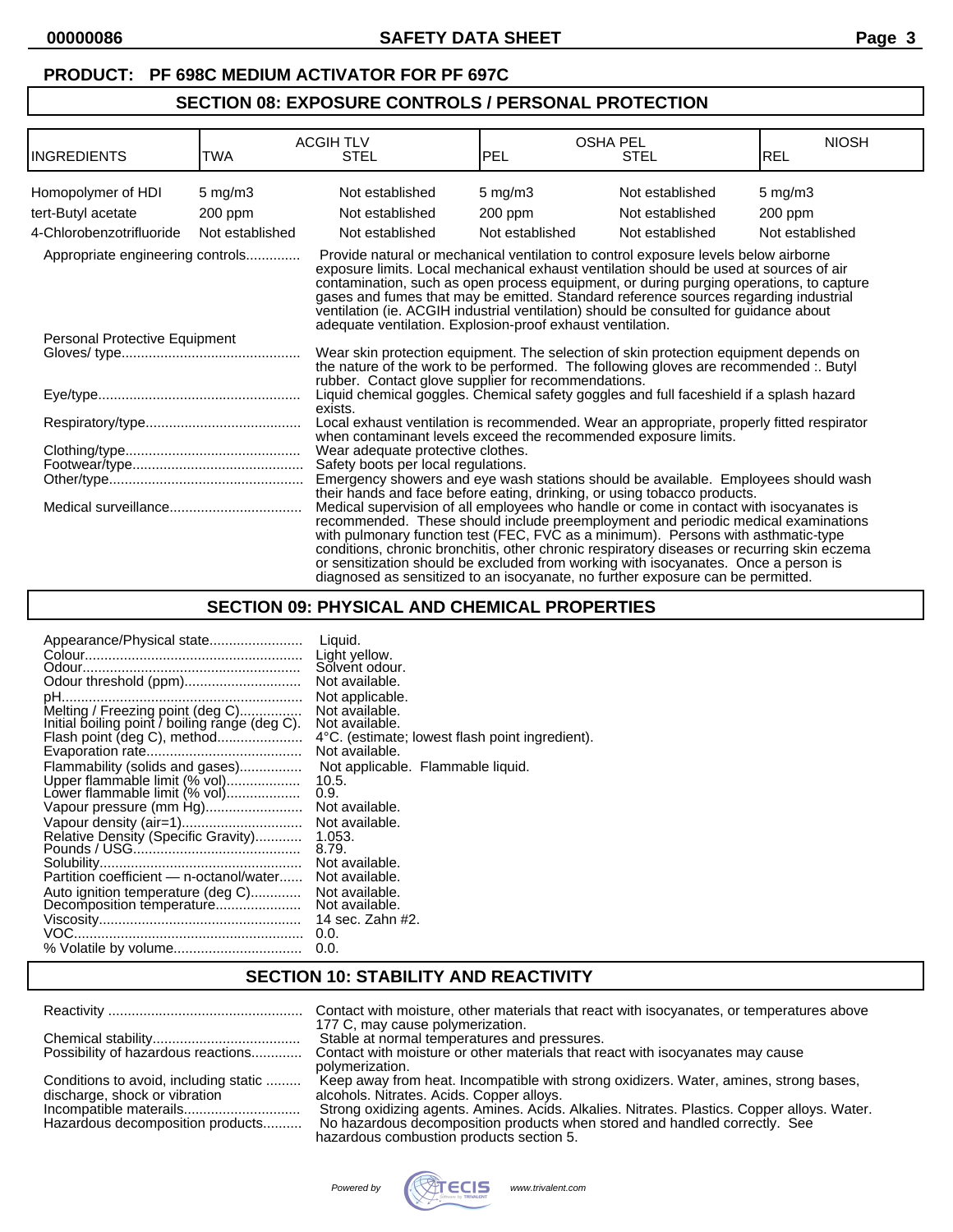### **SECTION 11: TOXICOLOGICAL INFORMATION**

| <b>INGREDIENTS</b>                                                                                           |                                               | LC50                                                                                                                                                                                                                                                                                                                                                                                                                                                                                                                                                                                                                                                                                                                                                                                                                                                                                                                                                                                                                                                                                                                                                                                                                                                                             | LD50                                                           |
|--------------------------------------------------------------------------------------------------------------|-----------------------------------------------|----------------------------------------------------------------------------------------------------------------------------------------------------------------------------------------------------------------------------------------------------------------------------------------------------------------------------------------------------------------------------------------------------------------------------------------------------------------------------------------------------------------------------------------------------------------------------------------------------------------------------------------------------------------------------------------------------------------------------------------------------------------------------------------------------------------------------------------------------------------------------------------------------------------------------------------------------------------------------------------------------------------------------------------------------------------------------------------------------------------------------------------------------------------------------------------------------------------------------------------------------------------------------------|----------------------------------------------------------------|
| Homopolymer of HDI                                                                                           |                                               | 390-453 mg/m3 rat 4 hours                                                                                                                                                                                                                                                                                                                                                                                                                                                                                                                                                                                                                                                                                                                                                                                                                                                                                                                                                                                                                                                                                                                                                                                                                                                        | $> 5,000$ mg/kg (rat, oral);<br>> 5,000 mg/kg (rabbit, dermal) |
| tert-Butyl acetate                                                                                           |                                               | $>2,230$ mg/m3 4 hours rat                                                                                                                                                                                                                                                                                                                                                                                                                                                                                                                                                                                                                                                                                                                                                                                                                                                                                                                                                                                                                                                                                                                                                                                                                                                       | 4,100 mg/kg (rat, oral);<br>>2,000 mg/kg (rabbit, dermal)      |
| 4-Chlorobenzotrifluoride                                                                                     |                                               | 4479 ppm                                                                                                                                                                                                                                                                                                                                                                                                                                                                                                                                                                                                                                                                                                                                                                                                                                                                                                                                                                                                                                                                                                                                                                                                                                                                         | >6,800 mg/kg (rat oral);<br>>2,700 mg/kg (rabbit dermal)       |
|                                                                                                              |                                               |                                                                                                                                                                                                                                                                                                                                                                                                                                                                                                                                                                                                                                                                                                                                                                                                                                                                                                                                                                                                                                                                                                                                                                                                                                                                                  |                                                                |
| Symptoms related to the physical, chemical<br>and toxicological characteristics<br>Effects of acute exposure |                                               | The aromatic hydrocarbon solvents in this product can be irritating to the eyes, nose and<br>throat. In high concentration, they may cause central nervous system depression and<br>narcosis characterized by nausea, lightheadedness and dizziness from overexposure by<br>inhalation. Can cause moderate skin irritation. Skin irritation signs and symptoms may<br>include a burning sensation, redness, swelling and blisters. May be absorbed through the<br>skin. May cause drying or flaking of the skin. Isocyanate vapour/mists at concentrations<br>above the exposure limits can irritate (burning sensation) the mucous membranes in the<br>respiratory tract. This can cause a runny nose, sore throat, coughing, chest discomfort,<br>difficult breathing and reduced pulmonary functioning. Persons with pre-existing,<br>nonspecific bronchial hyperreactivity can respond to concentrations below the TLV with<br>similar symptoms, as well as asthma attack. Exposure well above the TLV or PEL may<br>lead to bronchitis, bronchial spasm and pulmonary edema. Chemical or hypersensitive<br>pneumonitis, with flu-like symptoms has also been reported. These symptoms can be<br>delayed up to several hours after exposure. Effects are usually reversible. |                                                                |
|                                                                                                              |                                               | Solvent vapours may be irritating to the eyes, nose and throat, resulting in redness, burning<br>and itching of eyes, dryness of the throat and tightness in the chest. Breathing of high<br>vapour concentrations may cause anesthetic effects and serious health effects. Isocyanate<br>vapour/mists at concentrations above the exposure limits can irritate (burning sensation)<br>the mucous membranes in the respiratory tract. This can cause a runny nose, sore throat,<br>coughing, chest discomfort, difficult breathing and reduced pulmonary functioning.<br>Breathing high concentrations of vapour may cause anesthetic effects and serious health                                                                                                                                                                                                                                                                                                                                                                                                                                                                                                                                                                                                                 |                                                                |
|                                                                                                              | dizziness, headache, nausea and asphyxiation. | effects. Prolonged or repeated exposure may result in skin sensitization. Intentional misuse<br>by deliberately concentrating and inhaling this product may be harmful or fatal.<br>Chronic exposure to organic solvent vapors have been associated with various neurotoxic<br>effects including permanent brain and/or nervous system damage, kidney, liver, blood<br>damage and reproductive effects among women. Symptoms may include nausea,<br>vomiting, abdominal pain, headache, impaired memory, loss of coordination, insomnia and<br>breathing difficulties. Excessive inhalation of vapours can cause respiratory irritation,                                                                                                                                                                                                                                                                                                                                                                                                                                                                                                                                                                                                                                         |                                                                |
| Carcinogenicity of material<br>Sensitizing capability of material                                            |                                               | No component of this product present at levels greater than or equal to 0.1% is identified<br>as probable, possible or confirmed human carcinogen by IARC or ACGIH.<br>No component of this product present at levels greater than or equal to 0.1%.<br>Isocyanates are known to cause skin and respiratory sensitization in humans. Animal tests<br>have indicated that respiratory sensitization can result from skin contact with diisocyanates.                                                                                                                                                                                                                                                                                                                                                                                                                                                                                                                                                                                                                                                                                                                                                                                                                              |                                                                |
| Specific Target Organ Toxicity<br>Acute Toxicity Estimate (ATE)                                              | 791 mg/m3                                     | May cause drowsiness or dizziness. May cause respiratory irritation.<br>ATE mix (oral): . >5000 mg/kg. ATE mix (dermal): >2800 mg/kg . ATE mix (inhalation):                                                                                                                                                                                                                                                                                                                                                                                                                                                                                                                                                                                                                                                                                                                                                                                                                                                                                                                                                                                                                                                                                                                     |                                                                |

### **SECTION 12: ECOLOGICAL INFORMATION**

## **SECTION 13: DISPOSAL CONSIDERATIONS**

and methods of disposal, including any<br>contaminated packaging

Information on safe handling for disposal . This material and its container must be disposed of as hazardous waste. Avoid release to the environment. Empty containers must be handled with care due to product residue.